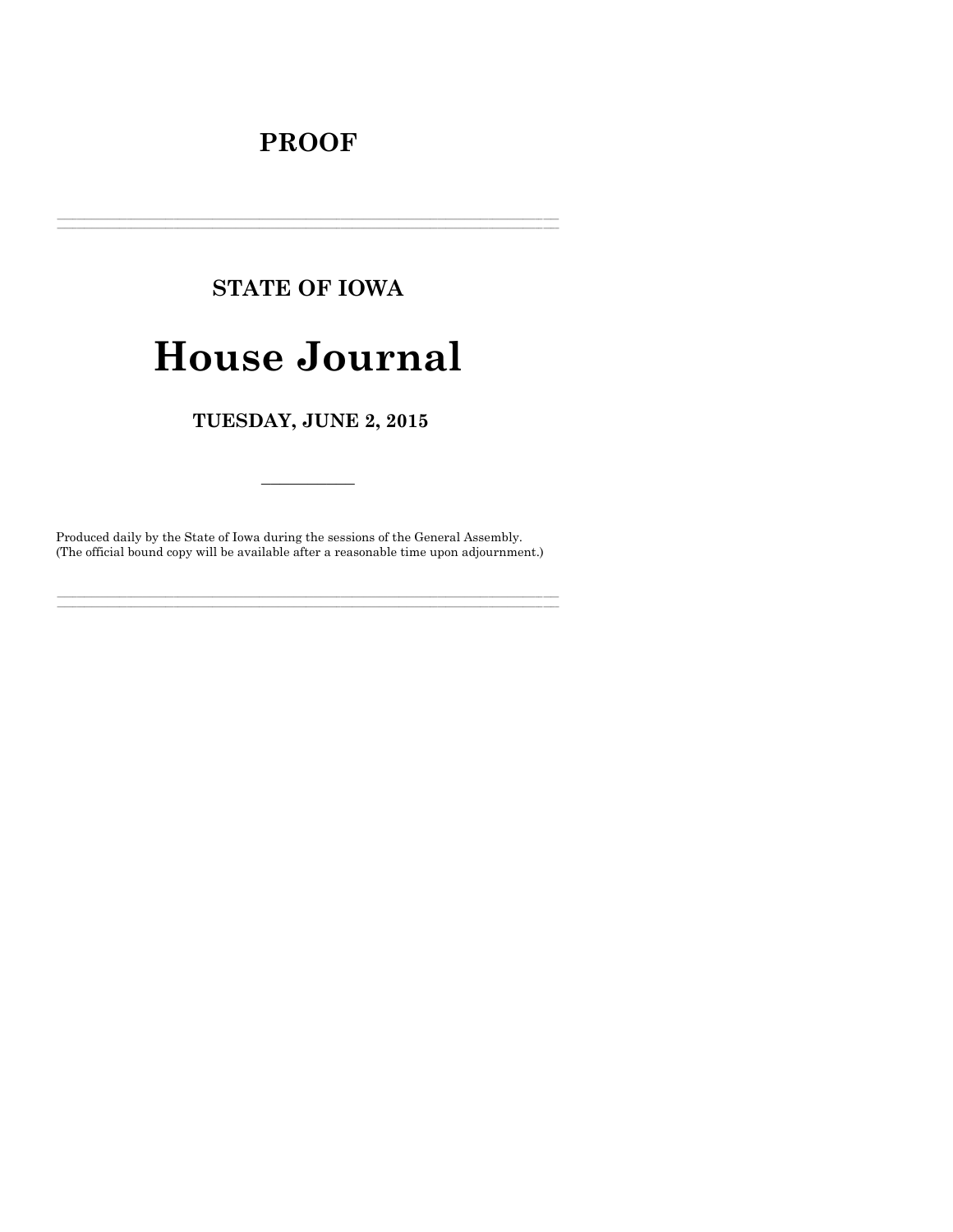# **JOURNAL OF THE HOUSE**

One Hundred Forty-second Calendar Day - Eighty-ninth Session Day

Hall of the House of Representatives Des Moines, Iowa, Tuesday, June 2, 2015

The House met pursuant to adjournment at 10:02 a.m., Speaker Paulsen in the chair.

Prayer was offered by Representative Holt of Crawford.

# PLEDGE OF ALLEGIANCE

The Pledge of Allegiance was led by Aaron Britt, Speaker's Page from Le Mars.

The Journal of Monday, June 1, 2015, was approved.

# CONFERENCE COMMITTEE REVISION [\(Senate File 497\)](http://coolice.legis.iowa.gov/Cool-ICE/default.asp?Category=billinfo&Service=Billbook&frame=1&GA=86&hbill=SF497)

The Speaker announced the following Conference Committee revision, effective immediately:

Prichard of Floyd replaced Anderson of Polk.

The House stood at ease at 10:04 a.m., until the fall of the gavel.

The House resumed session at 11:53 a.m., Speaker Paulsen in the chair.

# CONSIDERATION OF BILLS Unfinished Business Calendar

**[House File 607,](http://coolice.legis.iowa.gov/Cool-ICE/default.asp?Category=billinfo&Service=Billbook&frame=1&GA=86&hbill=HF607)** a bill for an act expanding the definition of a public utility for purposes of provisions governing public utility crossings of railroad rights-of-way, and including effective date provisions, was taken up for consideration.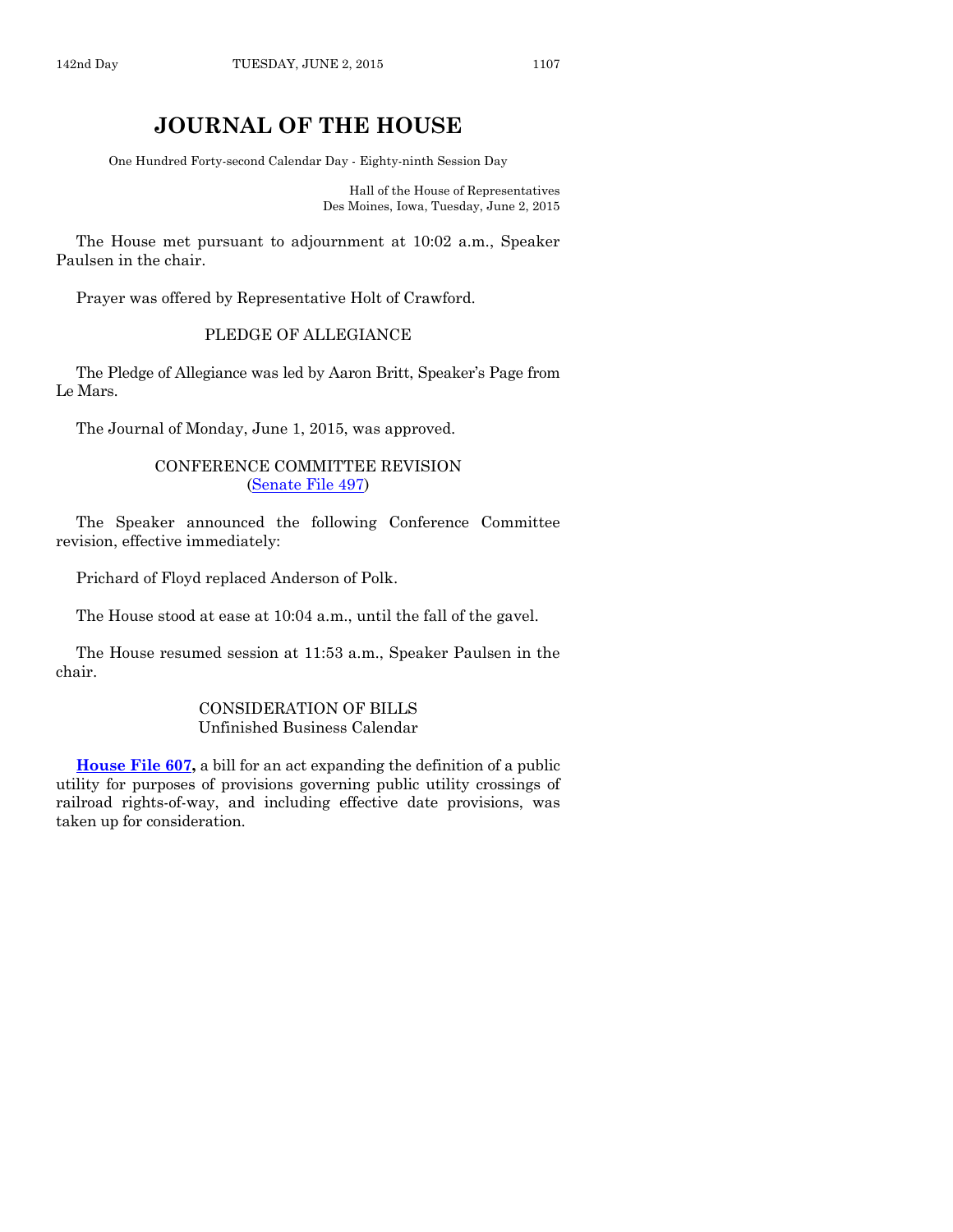Soderberg of Plymouth moved that the bill be read a last time now and placed upon its passage which motion prevailed and the bill was read a last time.

On the question "Shall the bill pass?" [\(H.F. 607\)](http://coolice.legis.iowa.gov/Cool-ICE/default.asp?Category=billinfo&Service=Billbook&frame=1&GA=86&hbill=HF607)

The ayes were, 87:

| Abdul-Samad       | Bacon        | Baltimore     | Baudler       |
|-------------------|--------------|---------------|---------------|
| Baxter            | Bearinger    | Berry         | $_{\rm Best}$ |
| Branhagen         | Brown-Powers | <b>Byrnes</b> | Carlson       |
| Cohoon            | Cownie       | Dawson        | Devoe         |
| Dolecheck         | Drake        | Dunkel        | Finkenauer    |
| Fisher            | Forbes       | Forristall    | Fry           |
| Gaines            | Gaskill      | Gassman       | Grassley      |
| Gustafson         | Hagenow      | Hall          | Hanson        |
| Heartsill         | Heaton       | Heddens       | Hein          |
| Highfill          | Holt         | Hunter        | Huseman       |
| Jacoby            | Jones        | Jorgensen     | Kaufmann      |
| Kearns            | Kelley       | Klein         | Kressig       |
| Landon            | Lykam        | Maxwell       | McConkey      |
| Meyer             | Miller, H.   | Miller, L.    | Mommsen       |
| Oldson            | Ourth        | Paustian      | Pettengill    |
| Prichard          | Rizer        | Rogers        | Ruff          |
| Running-Marquardt | Salmon       | Sands         | Sheets        |
| Sieck             | Smith        | Soderberg     | Staed         |
| Stanerson         | Steckman     | Stutsman      | Taylor, R.    |
| Thede             | Upmeyer      | Vander Linden | Watts         |
| Wessel-Kroeschell | Wills        | Winckler      | Windschitl    |
| Wolfe             | Worthan      | Mr. Speaker   |               |
|                   |              | Paulsen       |               |

The nays were, 1:

Isenhart

Absent or not voting, 12:

| Anderson | Bennett | Hanusa  | Koester    |
|----------|---------|---------|------------|
| Kooiker  | Lensing | Mascher | Moore      |
| Nunn     | Olson   | Sexton  | Taylor, T. |

The bill having received a constitutional majority was declared to have passed the House and the title was agreed to.

**[Senate File 176,](http://coolice.legis.iowa.gov/Cool-ICE/default.asp?Category=billinfo&Service=Billbook&frame=1&GA=86&hbill=SF176)** a bill for an act relating to school district property tax replacement payments for certain budget years and including effective date provisions, with report of committee recommending passage, was taken up for consideration.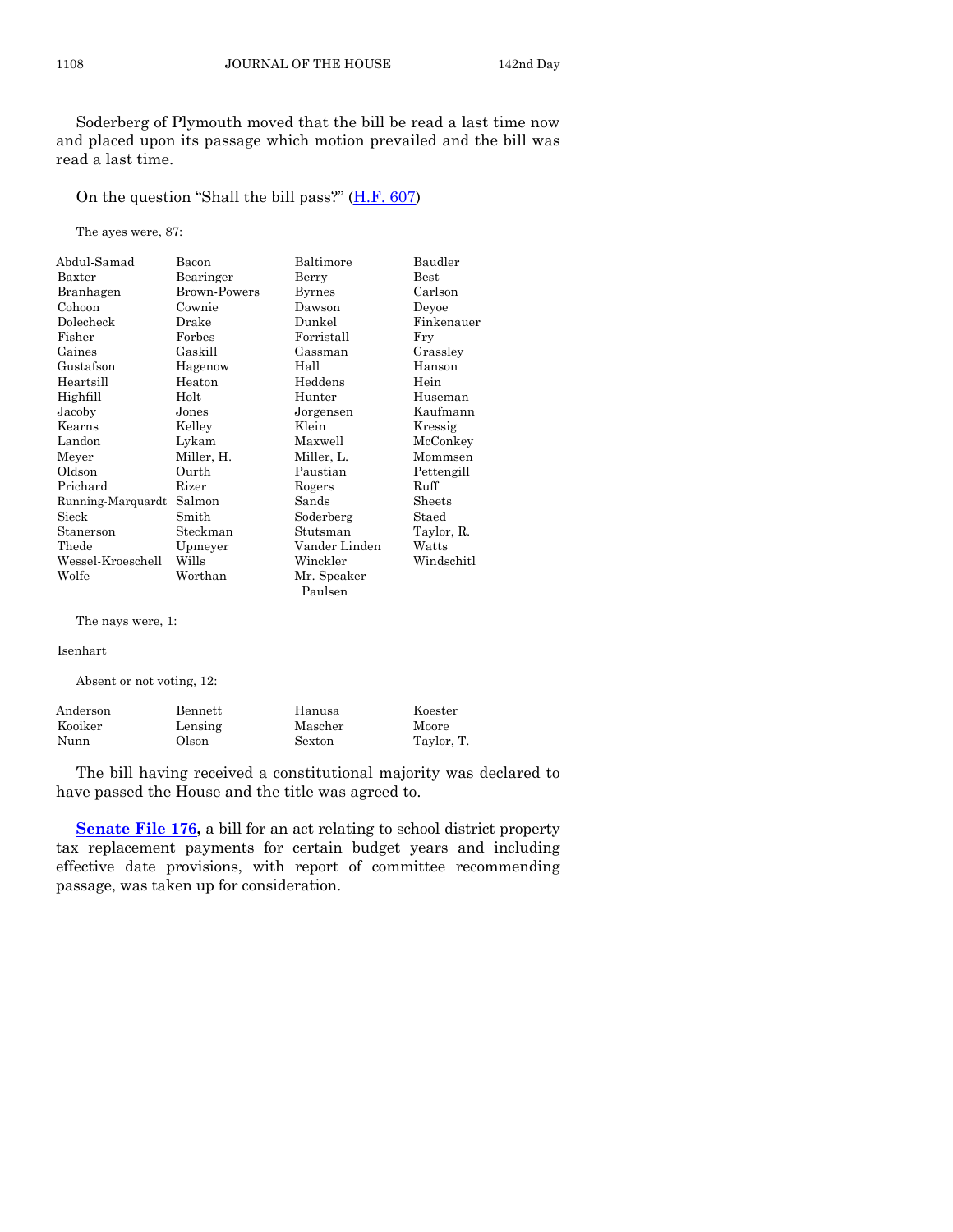Forristall of Pottawattamie moved that the bill be read a last time now and placed upon its passage which motion prevailed and the bill was read a last time.

#### On the question "Shall the bill pass?" [\(S.F. 176\)](http://coolice.legis.iowa.gov/Cool-ICE/default.asp?Category=billinfo&Service=Billbook&frame=1&GA=86&hbill=SF176)

The ayes were, 72:

| Bacon              | Baltimore  | Baudler       | Baxter                 |
|--------------------|------------|---------------|------------------------|
| Bearinger          | Bennett    | $_{\rm Best}$ | Branhagen              |
| Brown-Powers       | Byrnes     | Carlson       | Cohoon                 |
| Cownie             | Dawson     | Devoe         | Dolecheck              |
| Drake              | Dunkel     | Fisher        | Forbes                 |
| $\rm Forristall$   | Fry        | Gaskill       | Gassman                |
| Grassley           | Gustafson  | Hagenow       | Hall                   |
| Hanson             | Hanusa     | Heartsill     | Heaton                 |
| Hein               | Highfill   | Holt          | Huseman                |
| Jones              | Jorgensen  | Kaufmann      | Kelley                 |
| Klein              | Kressig    | Landon        | Lykam                  |
| Maxwell            | McConkey   | Miller, H.    | Miller, L.             |
| Mommsen            | Ourth      | Paustian      | Pettengill             |
| Prichard           | Rizer      | Rogers        | Ruff                   |
| Salmon             | Sands      | Sheets        | Sieck                  |
| Smith              | Soderberg  | Stanerson     | Taylor, R.             |
| Thede              | Upmeyer    | Vander Linden | Watts                  |
| Wills              | Windschitl | Worthan       | Mr. Speaker<br>Paulsen |
|                    |            |               |                        |
| The nays were, 18: |            |               |                        |

| Abdul-Samad | Berry    | Finkenauer | Gaines            |
|-------------|----------|------------|-------------------|
| Heddens     | Hunter   | Isenhart   | Jacoby            |
| Kearns      | Mever    | Oldson     | Running-Marquardt |
| Staed       | Steckman | Stutsman   | Wessel-Kroeschell |
| Winckler    | Wolfe    |            |                   |
|             |          |            |                   |

Absent or not voting, 10:

| Anderson | Koester    | Kooiker | Lensing |
|----------|------------|---------|---------|
| Mascher  | Moore      | Nunn    | Olson   |
| Sexton   | Taylor, T. |         |         |

The bill having received a constitutional majority was declared to have passed the House and the title was agreed to.

#### Appropriations Calendar

**[House File 664,](http://coolice.legis.iowa.gov/Cool-ICE/default.asp?Category=billinfo&Service=Billbook&frame=1&GA=86&hbill=HF664)** a bill for an act establishing the state percent of growth, was taken up for consideration.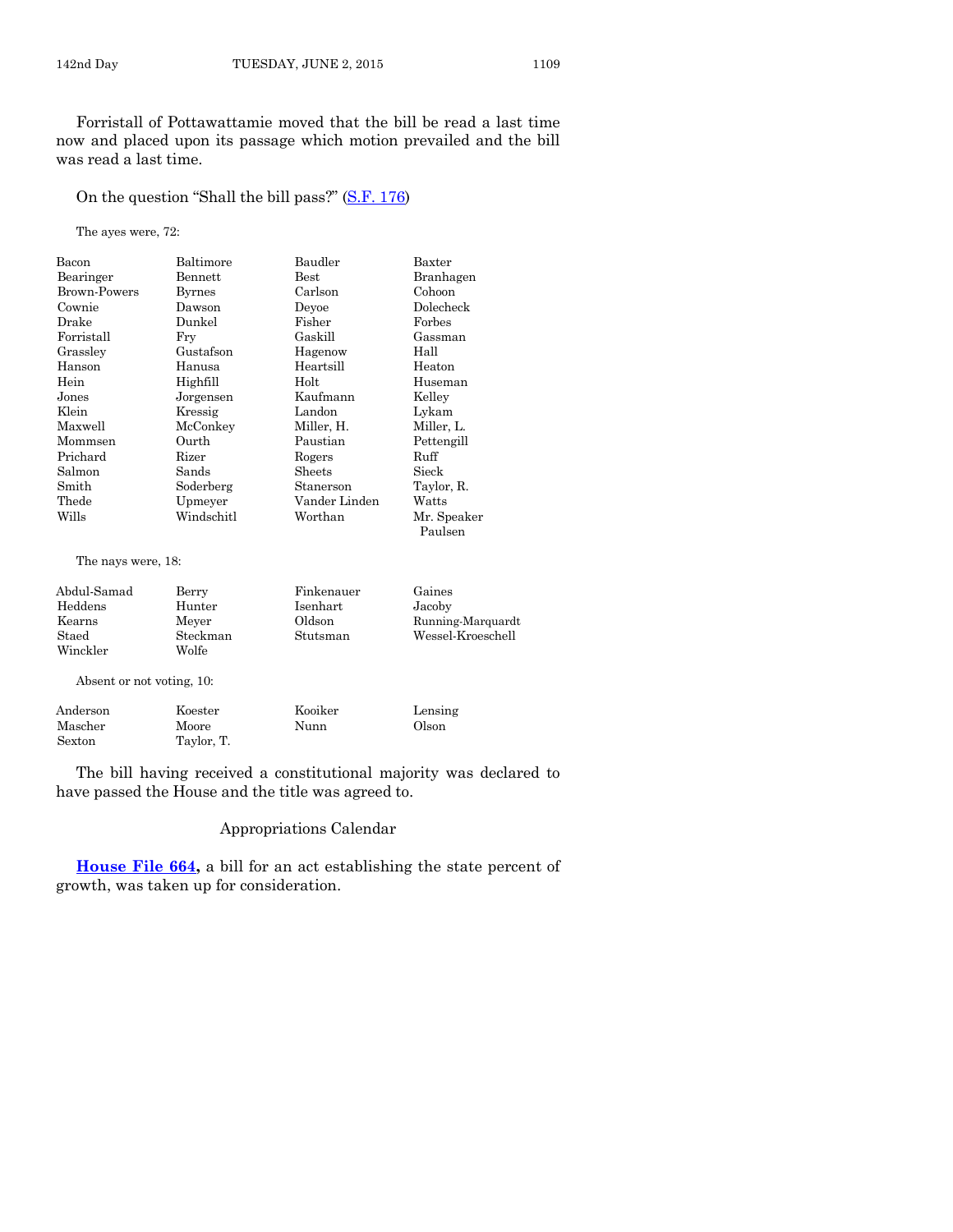Soderberg of Plymouth moved that the bill be read a last time now and placed upon its passage which motion prevailed and the bill was read a last time.

# On the question "Shall the bill pass?" ([H.F. 664\)](http://coolice.legis.iowa.gov/Cool-ICE/default.asp?Category=billinfo&Service=Billbook&frame=1&GA=86&hbill=HF664)

The ayes were, 51:

| Bacon                     | Baudler             | Baxter            | <b>Best</b>    |
|---------------------------|---------------------|-------------------|----------------|
| Branhagen                 | <b>Byrnes</b>       | Carlson           | Cownie         |
| Deyoe                     | Dolecheck           | Drake             | Fisher         |
| Forristall                | Fry                 | Gassman           | Grassley       |
| Gustafson                 | Hagenow             | Hanusa            | Heartsill      |
| Heaton                    | Hein                | Highfill          | Holt           |
| Huseman                   | Jones               | Jorgensen         | Kaufmann       |
| Klein                     | Landon              | Maxwell           | Miller, L.     |
| Mommsen                   | Paustian            | Pettengill        | Rizer          |
| Rogers                    | Salmon              | Sands             | Sheets         |
| Sieck                     | Soderberg           | Stanerson         | Taylor, R.     |
| Upmeyer                   | Vander Linden       | Watts             | Wills          |
| Windschitl                | Worthan             | Mr. Speaker       |                |
|                           |                     | Paulsen           |                |
| The nays were, 39:        |                     |                   |                |
| Abdul-Samad               | Baltimore           | Bearinger         | <b>Bennett</b> |
| Berry                     | <b>Brown-Powers</b> | Cohoon            | Dawson         |
| Dunkel                    | Finkenauer          | Forbes            | Gaines         |
| Gaskill                   | Hall                | Hanson            | Heddens        |
| Hunter                    | Isenhart            | Jacoby            | Kearns         |
| Kelley                    | Kressig             | Lykam             | McConkey       |
| Meyer                     | Miller, H.          | Oldson            | Ourth          |
| Prichard                  | Ruff                | Running-Marquardt | Smith          |
| Staed                     | Steckman            | Stutsman          | Thede          |
| Wessel-Kroeschell         | Winckler            | Wolfe             |                |
| Absent or not voting, 10: |                     |                   |                |
| Anderson                  | Koester             | Kooiker           | Lensing        |

Mascher Moore Nunn Olson

Sexton Taylor, T.

The bill having received a constitutional majority was declared to have passed the House and the title was agreed to.

**[House File 665,](http://coolice.legis.iowa.gov/Cool-ICE/default.asp?Category=billinfo&Service=Billbook&frame=1&GA=86&hbill=HF665)** a bill for an act establishing the categorical state percent of growth, was taken up for consideration.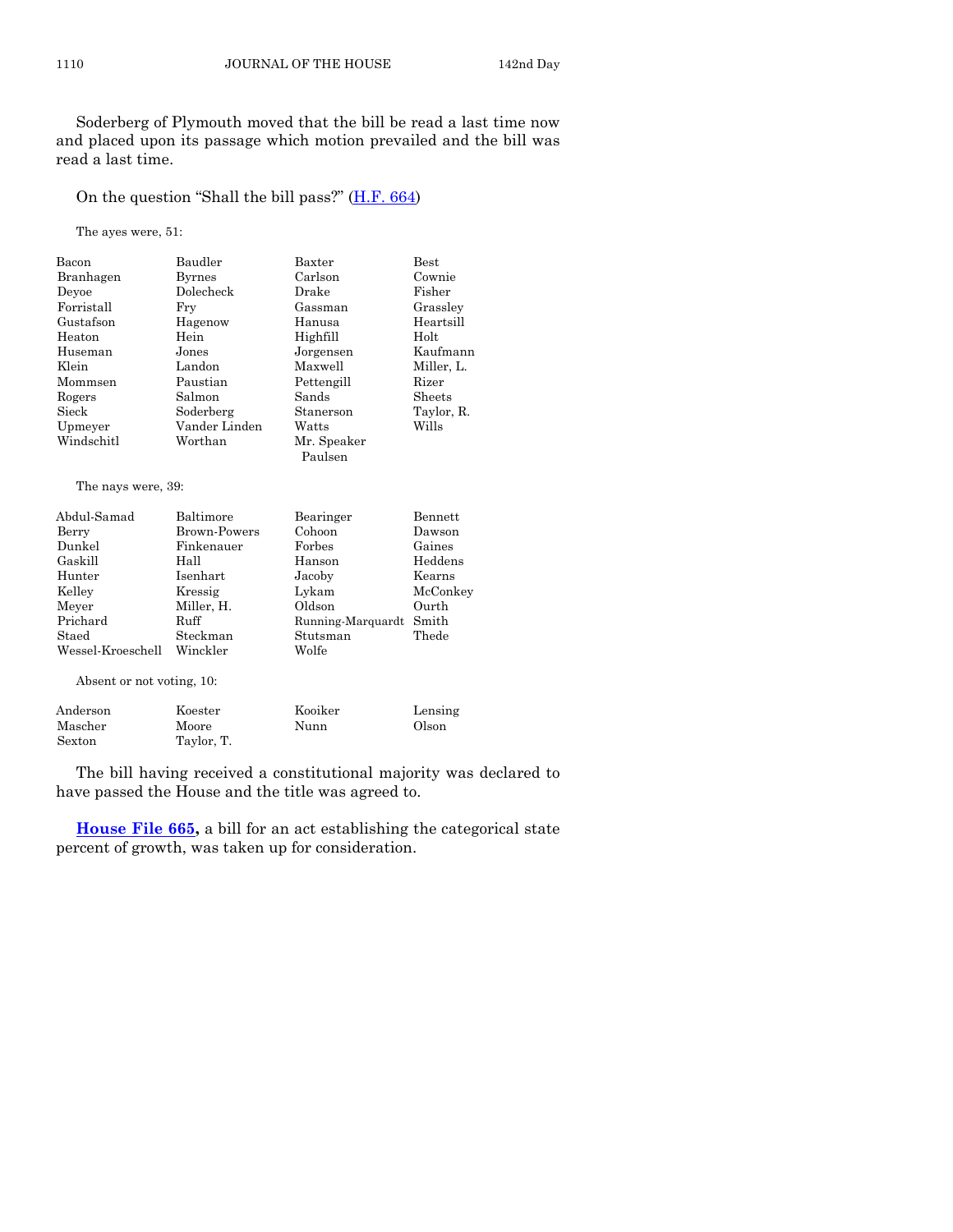Soderberg of Plymouth moved that the bill be read a last time now and placed upon its passage which motion prevailed and the bill was read a last time.

#### On the question "Shall the bill pass?" [\(H.F. 665\)](http://coolice.legis.iowa.gov/Cool-ICE/default.asp?Category=billinfo&Service=Billbook&frame=1&GA=86&hbill=HF665)

The ayes were, 51:

| Bacon                     | Baudler             | Baxter            | <b>Best</b>    |
|---------------------------|---------------------|-------------------|----------------|
| Branhagen                 | <b>Byrnes</b>       | Carlson           | Cownie         |
| Devoe                     | Dolecheck           | Drake             | Fisher         |
| Forristall                | Fry                 | Gassman           | Grassley       |
| Gustafson                 | Hagenow             | Hanusa            | Heartsill      |
| Heaton                    | Hein                | Highfill          | Holt           |
| Huseman                   | Jones               | Jorgensen         | Kaufmann       |
| Klein                     | Landon              | Maxwell           | Miller, L.     |
| Mommsen                   | Paustian            | Pettengill        | Rizer          |
| Rogers                    | Salmon              | Sands             | Sheets         |
| Sieck                     | Soderberg           | Stanerson         | Taylor, R.     |
| Upmeyer                   | Vander Linden       | Watts             | Wills          |
| Windschitl                | Worthan             | Mr. Speaker       |                |
|                           |                     | Paulsen           |                |
| The nays were, 39:        |                     |                   |                |
| Abdul-Samad               | Baltimore           | Bearinger         | <b>Bennett</b> |
| Berry                     | <b>Brown-Powers</b> | Cohoon            | Dawson         |
| Dunkel                    | Finkenauer          | Forbes            | Gaines         |
| Gaskill                   | Hall                | Hanson            | Heddens        |
| Hunter                    | Isenhart            | Jacoby            | Kearns         |
| Kelley                    | Kressig             | Lykam             | McConkey       |
| Meyer                     | Miller, H.          | Oldson            | Ourth          |
| Prichard                  | Ruff                | Running-Marquardt | Smith          |
| Staed                     | Steckman            | Stutsman          | Thede          |
| Wessel-Kroeschell         | Winckler            | Wolfe             |                |
| Absent or not voting, 10: |                     |                   |                |
| Anderson                  | Koester             | Kooiker           | Lensing        |

The bill having received a constitutional majority was declared to have passed the House and the title was agreed to.

Mascher Moore Nunn Olson

Sexton Taylor, T.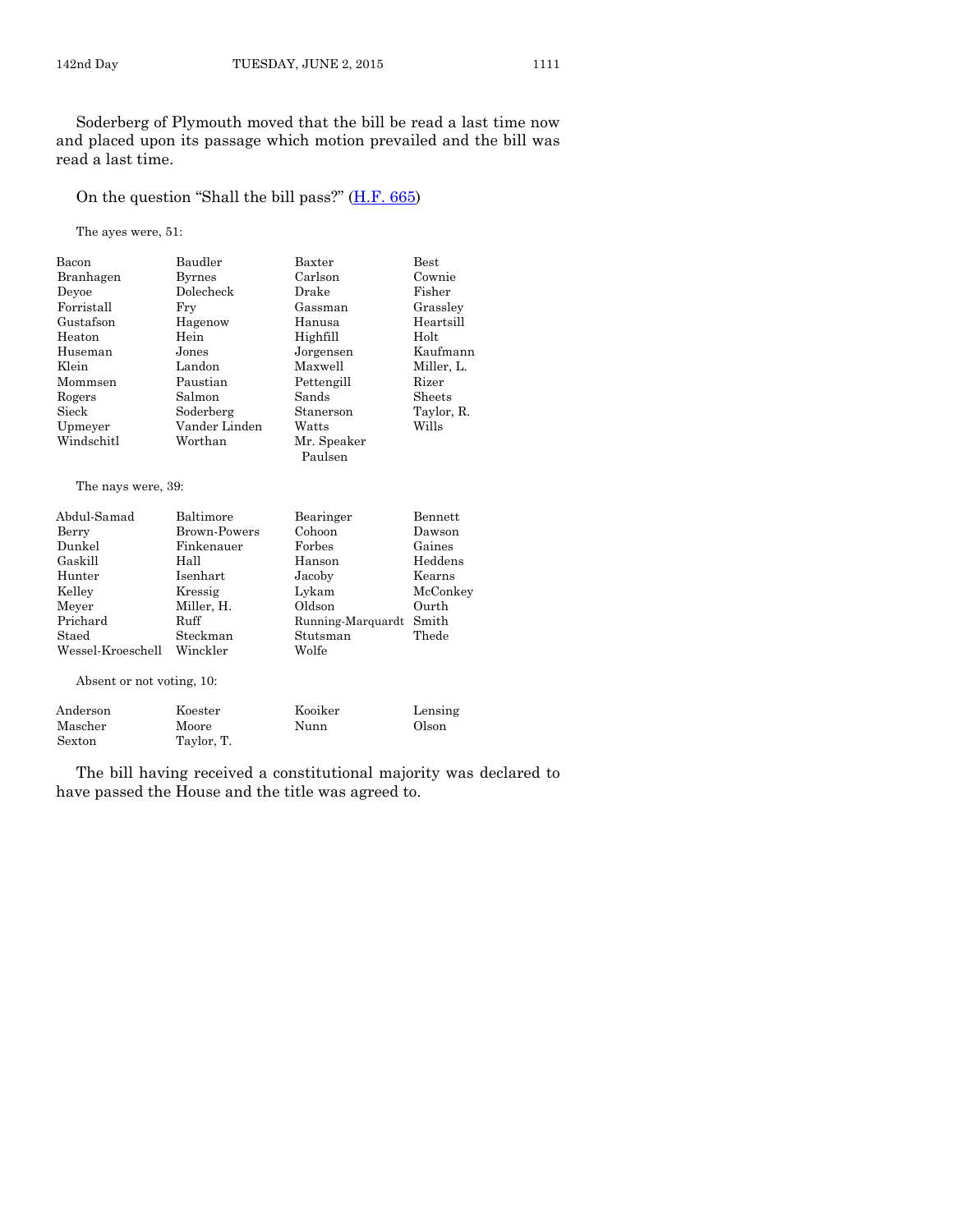# Ways and Means Calendar

**[House File 603,](http://coolice.legis.iowa.gov/Cool-ICE/default.asp?Category=billinfo&Service=Billbook&frame=1&GA=86&hbill=HF603)** a bill for an act exempting from the sales tax the sales price for the use of self-pay washers and dryers, was taken up for consideration.

Byrnes of Mitchell moved that the bill be read a last time now and placed upon its passage which motion prevailed and the bill was read a last time.

On the question "Shall the bill pass?" [\(H.F. 603\)](http://coolice.legis.iowa.gov/Cool-ICE/default.asp?Category=billinfo&Service=Billbook&frame=1&GA=86&hbill=HF603)

The ayes were, 76:

Sexton Taylor, T.

| Bacon                     | Baltimore     | Baudler           | Baxter                 |
|---------------------------|---------------|-------------------|------------------------|
| Bearinger                 | Bennett       | <b>Best</b>       | Branhagen              |
| <b>Byrnes</b>             | Carlson       | Cohoon            | Cownie                 |
| Dawson                    | Deyoe         | Dolecheck         | Drake                  |
| Dunkel                    | Finkenauer    | Fisher            | Forbes                 |
| Forristall                | Fry           | Gaines            | Gaskill                |
| Gassman                   | Grassley      | Gustafson         | Hagenow                |
| Hall                      | Hanson        | Hanusa            | Heartsill              |
| Heaton                    | Heddens       | Hein              | Highfill               |
| Holt                      | Huseman       | Jacoby            | Jones                  |
| Jorgensen                 | Kaufmann      | Kelley            | Klein                  |
| Kressig                   | Landon        | Lykam             | Maxwell                |
| Miller, H.                | Miller, L.    | Mommsen           | Ourth                  |
| Paustian                  | Pettengill    | Prichard          | Rizer                  |
| Rogers                    | Ruff          | Running-Marquardt | Salmon                 |
| Sands                     | Sheets        | Sieck             | Smith                  |
| Soderberg                 | Stanerson     | Stutsman          | Taylor, R.             |
| Upmeyer                   | Vander Linden | Watts             | Wills                  |
| Windschitl                | Wolfe         | Worthan           | Mr. Speaker<br>Paulsen |
| The nays were, 14:        |               |                   |                        |
| Abdul-Samad               | Berry         | Brown-Powers      | Hunter                 |
| Isenhart                  | Kearns        | McConkey          | Meyer                  |
| Oldson                    | Staed         | Steckman          | Thede                  |
| Wessel-Kroeschell         | Winckler      |                   |                        |
| Absent or not voting, 10: |               |                   |                        |
| Anderson                  | Koester       | Kooiker           | Lensing                |
| Mascher                   | Moore         | Nunn              | Olson                  |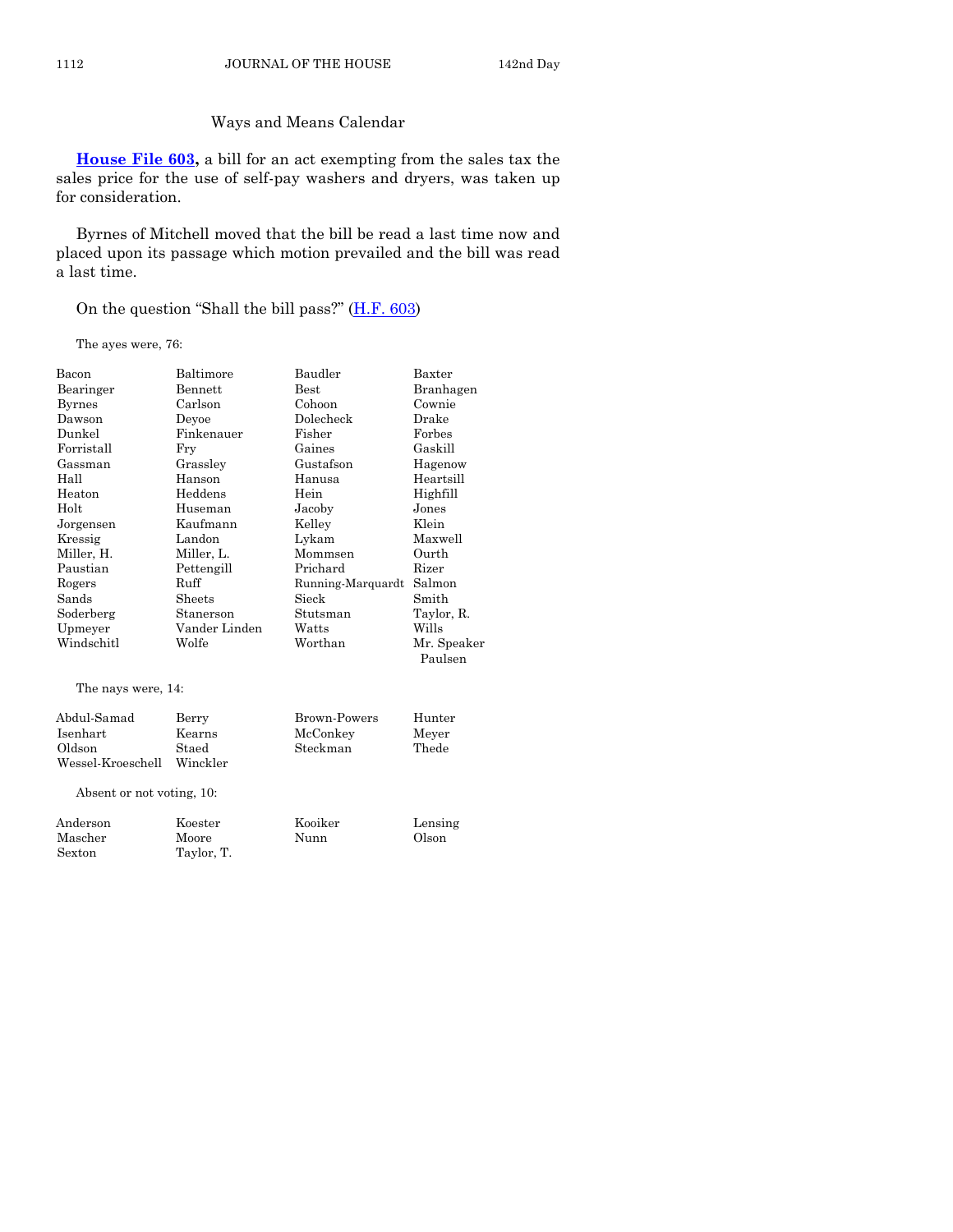The bill having received a constitutional majority was declared to have passed the House and the title was agreed to.

#### [HOUSE FILE 7](http://coolice.legis.iowa.gov/Cool-ICE/default.asp?Category=billinfo&Service=Billbook&frame=1&GA=86&hbill=HF7) WITHDRAWN

Byrnes of Mitchell asked and received unanimous consent to withdraw [House File 7](http://coolice.legis.iowa.gov/Cool-ICE/default.asp?Category=billinfo&Service=Billbook&frame=1&GA=86&hbill=HF7) from further consideration by the House.

**[House File 627,](http://coolice.legis.iowa.gov/Cool-ICE/default.asp?Category=billinfo&Service=Billbook&frame=1&GA=86&hbill=HF627)** a bill for an act relating to the property tax exemption for the value added by certain geothermal heating or cooling systems and including applicability provisions, was taken up for consideration.

Kearns of Lee offered amendment  $H-1210$  $H-1210$  filed by him and moved its adoption.

Roll call was requested by Kearns of Lee and Ruff of Clayton.

On the question "Shall amendment  $H-1210$  $H-1210$  be adopted?" [\(H.F. 627\)](http://coolice.legis.iowa.gov/Cool-ICE/default.asp?Category=billinfo&Service=Billbook&frame=1&GA=86&hbill=HF627)

The ayes were, 36:

| Abdul-Samad         | Bearinger         | Bennett       | Berry             |
|---------------------|-------------------|---------------|-------------------|
| <b>Brown-Powers</b> | Cohoon            | Dawson        | Dunkel            |
| Finkenauer          | Forbes            | Gaines        | Gaskill           |
| Hall                | Hanson            | Heddens       | Hunter            |
| Isenhart            | Kearns            | Lykam         | McConkey          |
| Meyer               | Miller, H.        | Oldson        | Ourth             |
| Pettengill          | Prichard          | Ruff          | Running-Marquardt |
| Smith               | Staed             | Steckman      | Stutsman          |
| Thede               | Wessel-Kroeschell | Winckler      | Wolfe             |
| The nays were, 54:  |                   |               |                   |
| Bacon               | Baltimore         | Baudler       | Baxter            |
| Best                | Branhagen         | <b>Byrnes</b> | Carlson           |
| Cownie              | Deyoe             | Dolecheck     | Drake             |
| Fisher              | Forristall        | Fry           | Gassman           |
| Grassley            | Gustafson         | Hagenow       | Hanusa            |
| Heartsill           | Heaton            | Hein          | Highfill          |
| Holt                | Huseman           | Jacoby        | Jones             |
| Jorgensen           | Kaufmann          | Kelley        | Klein             |
| Kressig             | Landon            | Maxwell       | Miller, L.        |
| Mommsen             | Paustian          | Rizer         | Rogers            |
| Salmon              | Sands             | Sheets        | Sieck             |
| Soderberg           | Stanerson         | Taylor, R.    | Upmeyer           |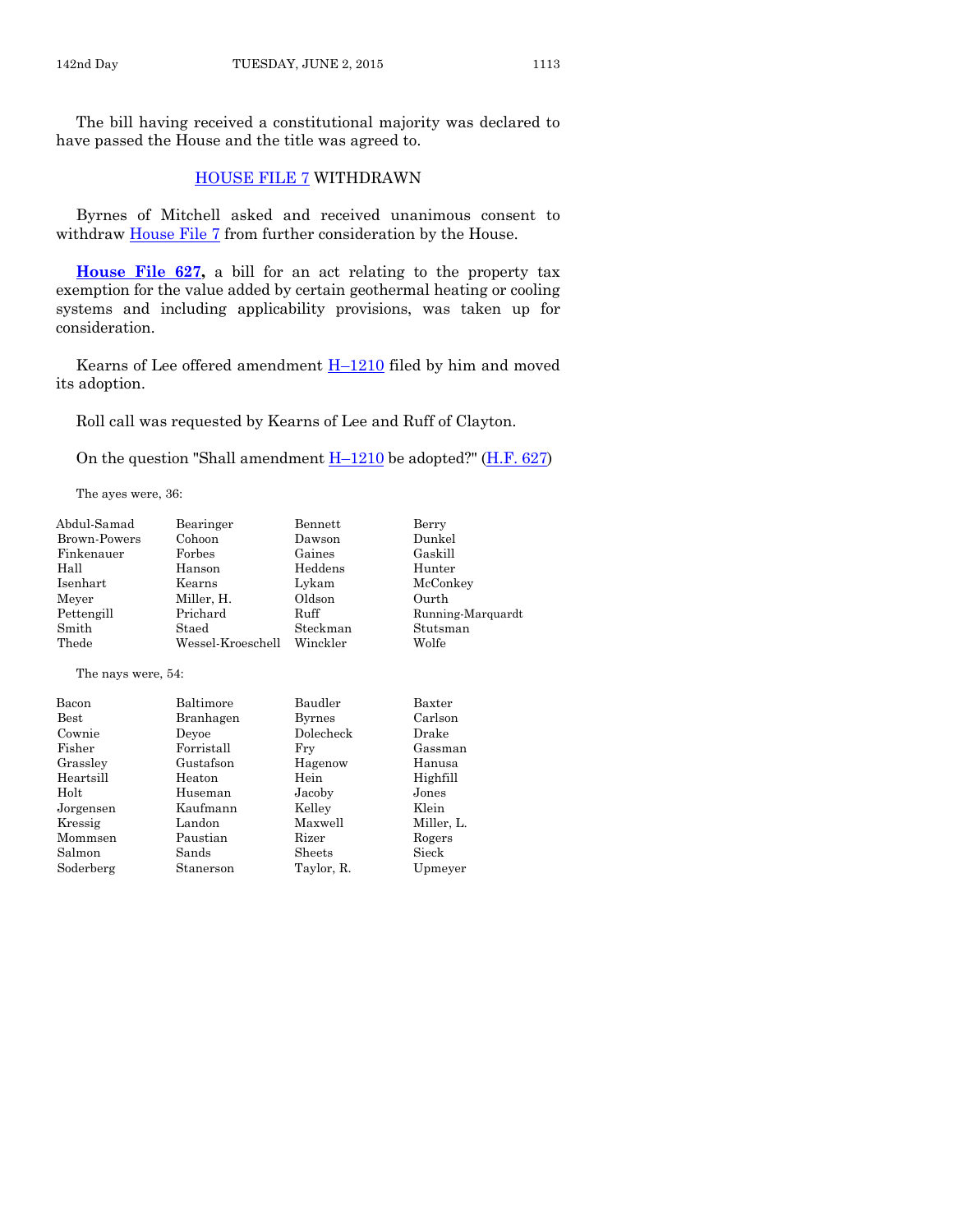| Vander Linden<br>Worthan      | Watts<br>Mr. Speaker<br>Paulsen | Wills           | Windschitl       |
|-------------------------------|---------------------------------|-----------------|------------------|
| Absent or not voting, 10:     |                                 |                 |                  |
| Anderson<br>Mascher<br>Sexton | Koester<br>Moore<br>Taylor, T.  | Kooiker<br>Nunn | Lensing<br>Olson |

Amendment **H**-[1210](http://coolice.legis.iowa.gov/Cool-ICE/default.asp?Category=billinfo&Service=Billbook&frame=1&GA=86&hbill=H1210) lost.

Hein of Jones moved that the bill be read a last time now and placed upon its passage which motion prevailed and the bill was read a last time.

On the question "Shall the bill pass?" ([H.F. 627\)](http://coolice.legis.iowa.gov/Cool-ICE/default.asp?Category=billinfo&Service=Billbook&frame=1&GA=86&hbill=HF627)

The ayes were, 76:

| Abdul-Samad        | Bacon         | Baltimore         | Baudler     |
|--------------------|---------------|-------------------|-------------|
| Baxter             | Bearinger     | $_{\rm Best}$     | Branhagen   |
| Byrnes             | Carlson       | Cohoon            | Cownie      |
| Dawson             | Deyoe         | Dolecheck         | Drake       |
| Dunkel             | Fisher        | Forbes            | Forristall  |
| Fry                | Gaines        | Gaskill           | Gassman     |
| Grassley           | Gustafson     | Hagenow           | Hall        |
| Hanson             | Hanusa        | Heartsill         | Heaton      |
| Heddens            | Hein          | Highfill          | Holt        |
| Huseman            | Jacoby        | Jones             | Jorgensen   |
| Kaufmann           | Kelley        | Klein             | Kressig     |
| Landon             | Lykam         | Maxwell           | McConkey    |
| Miller, H.         | Miller, L.    | Mommsen           | Ourth       |
| Paustian           | Pettengill    | Prichard          | Rizer       |
| Rogers             | Ruff          | Running-Marquardt | Salmon      |
| Sands              | Sheets        | Sieck             | Smith       |
| Soderberg          | Stanerson     | Taylor, R.        | Thede       |
| Upmeyer            | Vander Linden | Watts             | Wills       |
| Windschitl         | Wolfe         | Worthan           | Mr. Speaker |
|                    |               |                   | Paulsen     |
| The nays were, 14: |               |                   |             |

| Bennett           | Berry    | Brown-Powers | Finkenauer |
|-------------------|----------|--------------|------------|
| Hunter            | Isenhart | Kearns       | Mever      |
| Oldson            | Staed    | Steckman     | Stutsman   |
| Wessel-Kroeschell | Winckler |              |            |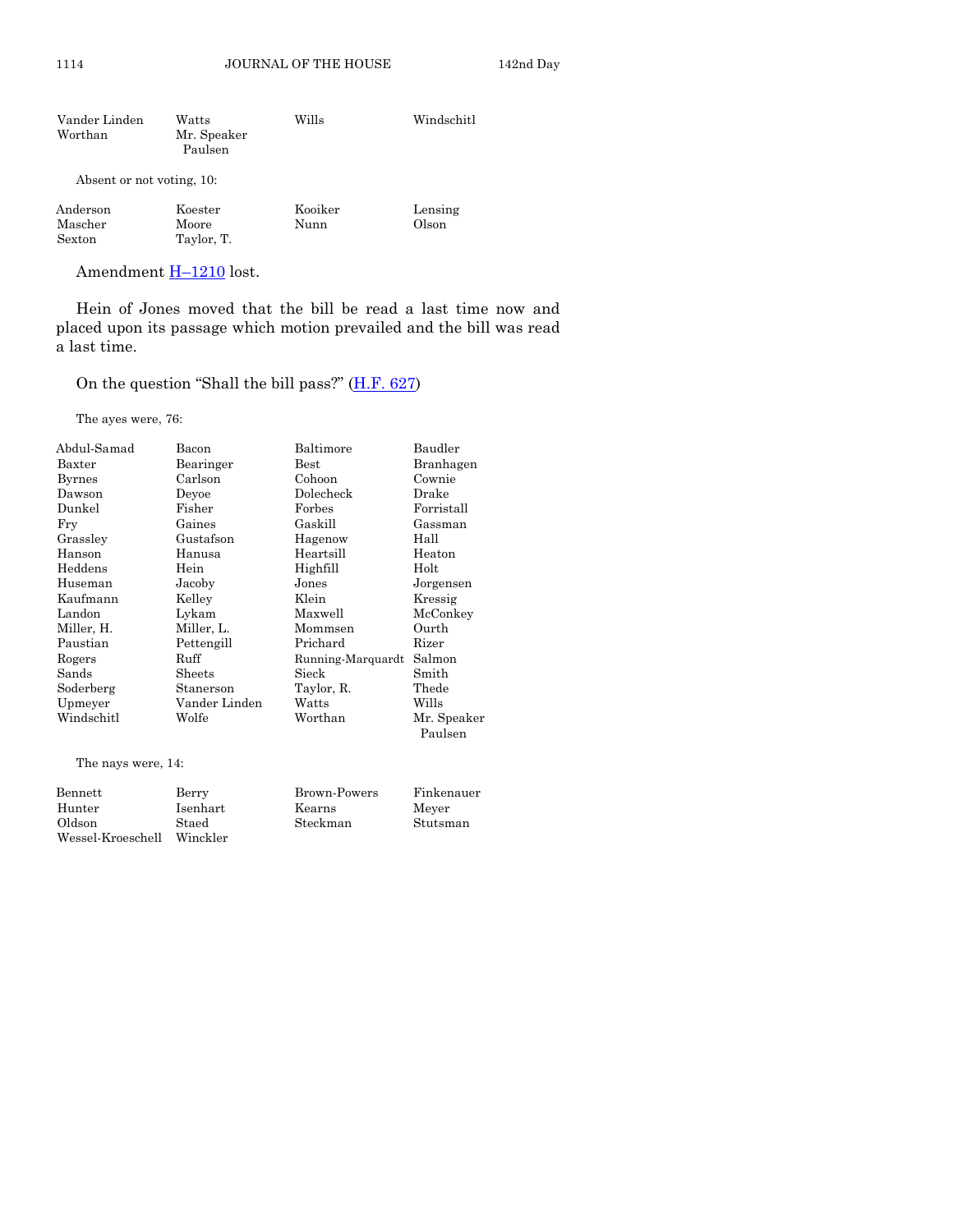Absent or not voting, 10:

| Anderson | Koester    | Kooiker | Lensing |
|----------|------------|---------|---------|
| Mascher  | Moore      | Nunn    | Olson   |
| Sexton   | Taylor, T. |         |         |

The bill having received a constitutional majority was declared to have passed the House and the title was agreed to.

#### [HOUSE FILE 104](http://coolice.legis.iowa.gov/Cool-ICE/default.asp?Category=billinfo&Service=Billbook&frame=1&GA=86&hbill=HF104) WITHDRAWN

Hein of Jones asked and received unanimous consent to withdraw [House File 104](http://coolice.legis.iowa.gov/Cool-ICE/default.asp?Category=billinfo&Service=Billbook&frame=1&GA=86&hbill=HF104) from further consideration by the House.

**[House File 661,](http://coolice.legis.iowa.gov/Cool-ICE/default.asp?Category=billinfo&Service=Billbook&frame=1&GA=86&hbill=HF661)** a bill for an act relating to probate and estaterelated laws, including the deduction of administrative expenses on the Iowa fiduciary income tax return, the Iowa inheritance tax, fiduciaries' right to property and information, and the surviving spouse's elective share, and including applicability provisions, was taken up for consideration.

Gustafson of Madison moved that the bill be read a last time now and placed upon its passage which motion prevailed and the bill was read a last time.

#### On the question "Shall the bill pass?"  $(H.F. 661)$  $(H.F. 661)$

The ayes were, 90:

| Bacon      | Baltimore    | Baudler           |
|------------|--------------|-------------------|
| Bearinger  | Bennett      | Berry             |
| Branhagen  | Brown-Powers | <b>Byrnes</b>     |
| Cohoon     | Cownie       | Dawson            |
| Dolecheck  | Drake        | Dunkel            |
| Fisher     | Forbes       | Forristall        |
| Gaines     | Gaskill      | Gassman           |
| Gustafson  | Hagenow      | Hall              |
| Hanusa     | Heartsill    | Heaton            |
| Hein       | Highfill     | Holt              |
| Huseman    | Isenhart     | Jacoby            |
| Jorgensen  | Kaufmann     | Kearns            |
| Klein      | Kressig      | Landon            |
| Maxwell    | McConkey     | Meyer             |
| Miller, L. | Mommsen      | Oldson            |
| Paustian   | Pettengill   | Prichard          |
| Rogers     | Ruff         | Running-Marquardt |
| Sands      | Sheets       | Sieck             |
|            |              |                   |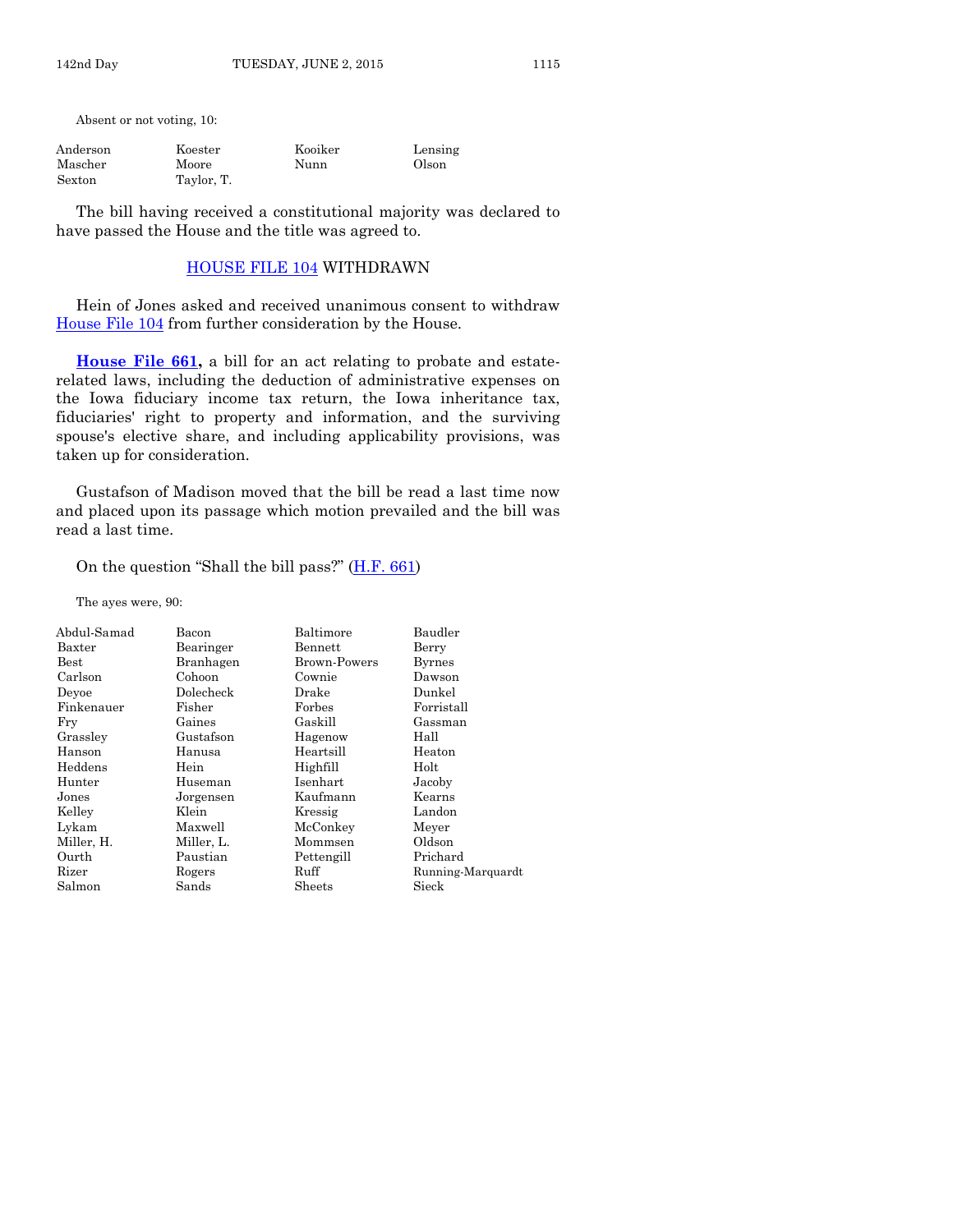| Smith    | Soderberg     | Staed      | Stanerson         |
|----------|---------------|------------|-------------------|
| Steckman | Stutsman      | Taylor, R. | Thede             |
| Upmeyer  | Vander Linden | Watts      | Wessel-Kroeschell |
| Wills    | Winckler      | Windschitl | Wolfe             |
| Worthan  | Mr. Speaker   |            |                   |
|          | Paulsen       |            |                   |

The nays were, none.

Absent or not voting, 10:

| Anderson | Koester    | Kooiker | Lensing |
|----------|------------|---------|---------|
| Mascher  | Moore      | Nunn    | Olson   |
| Sexton   | Taylor, T. |         |         |

The bill having received a constitutional majority was declared to have passed the House and the title was agreed to.

#### [HOUSE FILE 367](http://coolice.legis.iowa.gov/Cool-ICE/default.asp?Category=billinfo&Service=Billbook&frame=1&GA=86&hbill=HF367) WITHDRAWN

Gustafson of Madison asked and received unanimous consent to withdraw **House File 367** from further consideration by the House.

# SENATE AMENDMENT CONSIDERED House Concurred

Jones of Clay called up for consideration **[House File 544,](http://coolice.legis.iowa.gov/Cool-ICE/default.asp?Category=billinfo&Service=Billbook&frame=1&GA=86&hbill=HF544)** a bill for an act regarding the use of waste conversion technologies as a waste management practice, amended by the Senate, and moved that the House concur in the Senate amendment  $H-1364$ .

The motion prevailed and the House concurred in the Senate amendment H–[1364.](http://coolice.legis.iowa.gov/Cool-ICE/default.asp?Category=billinfo&Service=Billbook&frame=1&GA=86&hbill=H1364)

Jones of Clay moved that the bill, as amended by the Senate and concurred in by the House, be read a last time now and placed upon its passage which motion prevailed and the bill was read a last time.

On the question "Shall the bill pass?" [\(H.F. 544\)](http://coolice.legis.iowa.gov/Cool-ICE/default.asp?Category=billinfo&Service=Billbook&frame=1&GA=86&hbill=HF544)

The ayes were, 90:

| Abdul-Sam        |
|------------------|
| $_{\rm{Baxter}}$ |
| Best             |
| Carlson          |

Abdul-Samad Bacon Baltimore Baudler Bearinger Bennett Berry Branhagen Brown-Powers Byrnes Cohoon Cownie Dawson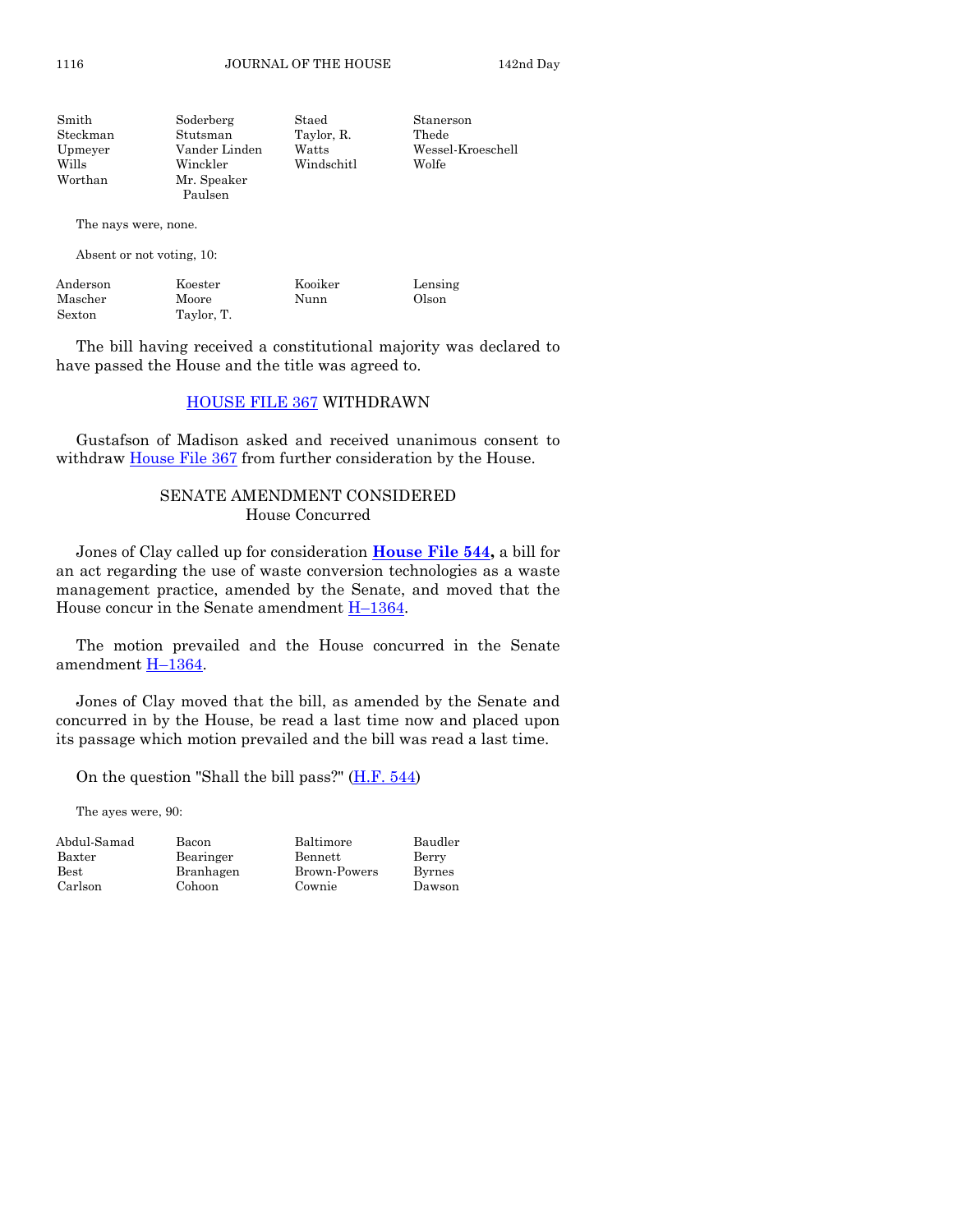| Deyoe          | $\rm Dolecheck$ | Drake      | Dunkel            |
|----------------|-----------------|------------|-------------------|
| Finkenauer     | Fisher          | Forbes     | Forristall        |
| Fry            | Gaines          | Gaskill    | Gassman           |
| Grasslev       | Gustafson       | Hagenow    | Hall              |
| Hanson         | Hanusa          | Heartsill  | Heaton            |
| $\rm{Heddens}$ | Hein            | Highfill   | Holt              |
| Hunter         | Huseman         | Isenhart   | Jacoby            |
| ${\rm Jones}$  | Jorgensen       | Kaufmann   | Kearns            |
| Kellev         | Klein           | Kressig    | Landon            |
| Lykam          | Maxwell         | McConkey   | Meyer             |
| Miller, H.     | Miller, L.      | Mommsen    | Oldson            |
| Ourth          | Paustian        | Pettengill | Prichard          |
| Rizer          | Rogers          | Ruff       | Running-Marquardt |
| Salmon         | Sands           | Sheets     | Sieck             |
| Smith          | Soderberg       | Staed      | Stanerson         |
| Steckman       | Stutsman        | Taylor, R. | Thede             |
| Upmeyer        | Vander Linden   | Watts      | Wessel-Kroeschell |
| Wills          | Winckler        | Windschitl | Wolfe             |
| Worthan        | Mr. Speaker     |            |                   |
|                | Paulsen         |            |                   |

The nays were, none.

Absent or not voting, 10:

| Anderson | Koester    | Kooiker | Lensing |
|----------|------------|---------|---------|
| Mascher  | Moore      | Nunn    | Olson   |
| Sexton   | Taylor, T. |         |         |

The bill having received a constitutional majority was declared to have passed the House and the title was agreed to.

#### IMMEDIATE MESSAGES

Upmeyer of Cerro Gordo asked and received unanimous consent that the following bills be immediately messaged to the Senate: **House Files 544, 603, 607, 627, 661, 664, 665** and **[Senate File 176.](http://coolice.legis.iowa.gov/Cool-ICE/default.asp?Category=billinfo&Service=Billbook&frame=1&GA=86&hbill=SF176)**

On motion by Upmeyer of Cerro Gordo, the House was recessed at 12:38 p.m., until 3:00 p.m.

# AFTERNOON SESSION

The House reconvened at 3:12 p.m., Speaker Paulsen in the chair.

The House stood at ease at 3:12 p.m., until the fall of the gavel.

The House resumed session at 7:53 p.m., Speaker Paulsen in the chair.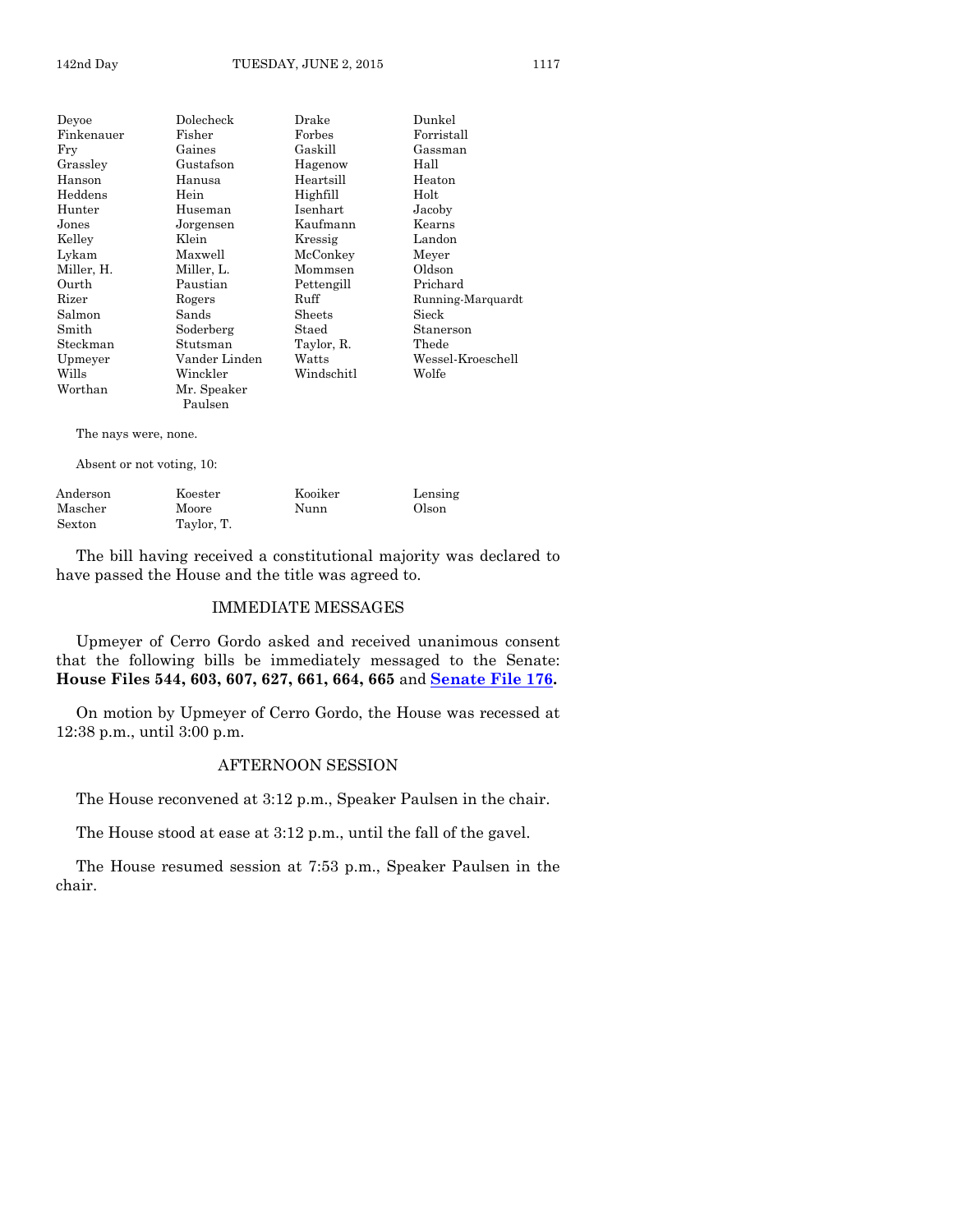#### MESSAGES FROM THE SENATE

The following messages were received from the Senate:

Mr. Speaker: I am directed to inform your honorable body that the Senate has on June 2, 2015, passed the following bill in which the concurrence of the Senate was asked:

[House File 299,](http://coolice.legis.iowa.gov/Cool-ICE/default.asp?Category=billinfo&Service=Billbook&frame=1&GA=86&hbill=HF299) a bill for an act prohibiting the use of agreements concerning private land owners entered into by the loess hills development and conservation authority or the loess hills alliance.

Also: That the Senate has on June 2, 2015, amended and passed the following bill in which the concurrence of the House is asked:

[House File 550,](http://coolice.legis.iowa.gov/Cool-ICE/default.asp?Category=billinfo&Service=Billbook&frame=1&GA=86&hbill=HF550) a bill for an act requiring publication on the internet of contact information for elective public officers.

Also: That the Senate has on June 2, 2015, passed the following bill in which the concurrence of the Senate was asked:

[House File 607,](http://coolice.legis.iowa.gov/Cool-ICE/default.asp?Category=billinfo&Service=Billbook&frame=1&GA=86&hbill=HF607) a bill for an act expanding the definition of a public utility for purposes of provisions governing public utility crossings of railroad rights-of-way, and including effective date provisions.

Also: That the Senate has on June 2, 2015, amended and passed the following bill in which the concurrence of the House is asked:

[House File 616,](http://coolice.legis.iowa.gov/Cool-ICE/default.asp?Category=billinfo&Service=Billbook&frame=1&GA=86&hbill=HF616) a bill for an act relating to property tax credits and assessment by modifying filing deadline provisions, modifying requirements relating to property assessment notices and equalization order notices, modifying provisions relating to property assessment protests and assessor informal reviews, and including effective date and applicability provisions.

Also: That the Senate has on June 2, 2015, amended and passed the following bill in which the concurrence of the House is asked:

[House File 632,](http://coolice.legis.iowa.gov/Cool-ICE/default.asp?Category=billinfo&Service=Billbook&frame=1&GA=86&hbill=HF632) a bill for an act relating to various matters involving insurance and the insurance division of the department of commerce and including effective date provisions.

Also: That the Senate has on June 2, 2015, amended and passed the following bill in which the concurrence of the House is asked:

[House File 652,](http://coolice.legis.iowa.gov/Cool-ICE/default.asp?Category=billinfo&Service=Billbook&frame=1&GA=86&hbill=HF652) a bill for an act relating to underground storage tanks, including by establishing an underground storage tank cost share grant program and fund and making an appropriation.

Also: That the Senate has on June 2, 2015, passed the following bill in which the concurrence of the Senate was asked: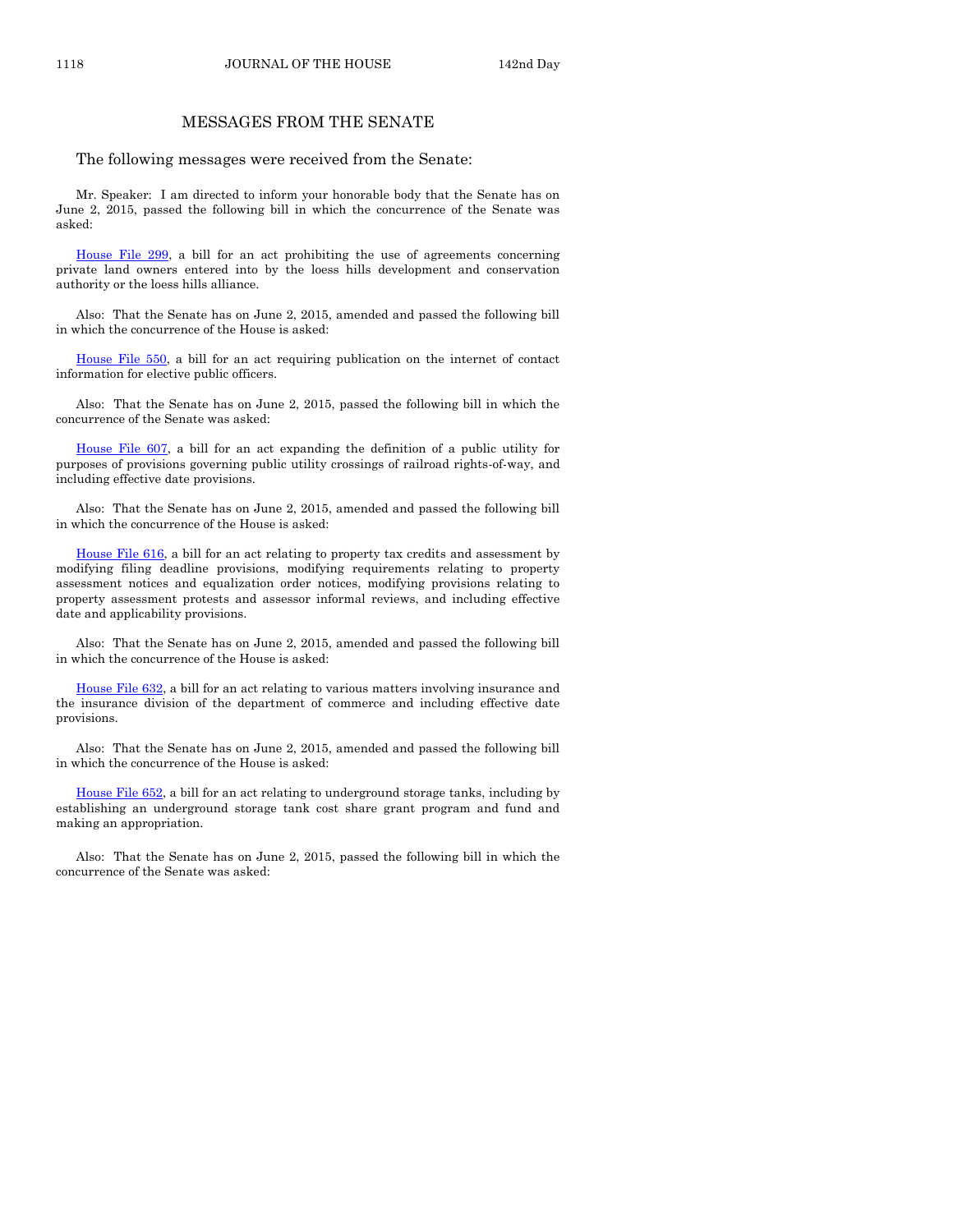[House File 660,](http://coolice.legis.iowa.gov/Cool-ICE/default.asp?Category=billinfo&Service=Billbook&frame=1&GA=86&hbill=HF660) a bill for an act requiring a public hearing prior to increasing the rate of a franchise fee imposed by a city.

Also: That the Senate has on June 2, 2015, passed the following bill in which the concurrence of the Senate was asked:

[House File 662,](http://coolice.legis.iowa.gov/Cool-ICE/default.asp?Category=billinfo&Service=Billbook&frame=1&GA=86&hbill=HF662) a bill for an act relating to vital statistics, including access to birth records and vital statistics fees collected by the state and county registrars of vital statistics.

Also: That the Senate has on June 2, 2015, passed the following bill in which the concurrence of the House is asked:

[Senate File 509,](http://coolice.legis.iowa.gov/Cool-ICE/default.asp?Category=billinfo&Service=Billbook&frame=1&GA=86&hbill=SF509) a bill for an act relating to retail motor fuel sites, by requiring standards and practices to assist disabled individuals obtaining motor fuel, providing for enforcement by the department of agriculture and land stewardship, providing for a tax credit, and including effective and applicability date provisions.

MICHAEL E. MARSHALL, Secretary

#### CONFERENCE COMMITTEE REPORT RECEIVED [\(House File 658\)](http://coolice.legis.iowa.gov/Cool-ICE/default.asp?Category=billinfo&Service=Billbook&frame=1&GA=86&hbill=HF658)

A conference committee report signed by the following Senate and House members was filed June 2, 2015, on **[House File 658,](http://coolice.legis.iowa.gov/Cool-ICE/default.asp?Category=billinfo&Service=Billbook&frame=1&GA=86&hbill=HF658)** a bill for an act relating to the funding of, the operation of, and appropriation of moneys to the college student aid commission, the department for the blind, the department of education, and the state board of regents, providing for related matters, and providing effective date and retroactive and other applicability provision:

| ON THE PART OF THE HOUSE: | ON THE PART OF THE SENATE: |
|---------------------------|----------------------------|
| CECIL DOLECHECK, CHAIR    | BRIAN SCHOENJAHN, CHAIR    |
| GREG FORRISTALL           | WALLY E. HORN              |

ZACH NUNN HERMAN C. QUIRMBACH

#### CONFERENCE COMMITTEE REPORT CONSIDERED [\(House File 658\)](http://coolice.legis.iowa.gov/Cool-ICE/default.asp?Category=billinfo&Service=Billbook&frame=1&GA=86&hbill=HF658)

Dolecheck of Ringgold called up for consideration the report of the conference committee on **[House File 658,](http://coolice.legis.iowa.gov/Cool-ICE/default.asp?Category=billinfo&Service=Billbook&frame=1&GA=86&hbill=HF658)** a bill for an act relating to the funding of, the operation of, and appropriation of moneys to the college student aid commission, the department for the blind, the department of education, and the state board of regents, providing for related matters, and providing effective date and retroactive and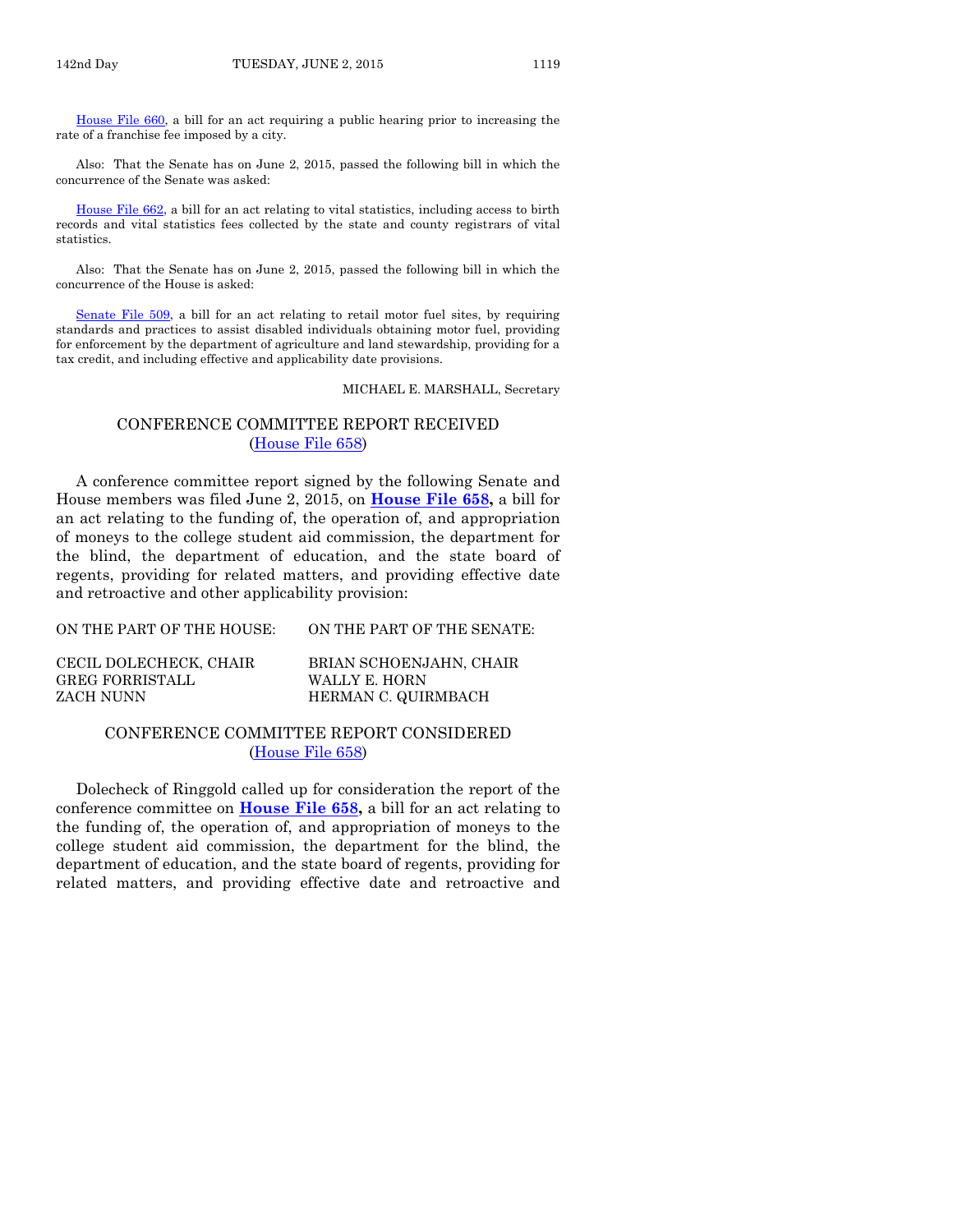other applicability provisions, and moved the adoption of the conference committee report and the amendments contained therein.

The motion prevailed and the conference committee report was adopted.

Dolecheck of Ringgold moved that the bill be read a last time now and placed upon its passage which motion prevailed and the bill was read a last time.

On the question "Shall the bill pass?" ([H.F. 658\)](http://coolice.legis.iowa.gov/Cool-ICE/default.asp?Category=billinfo&Service=Billbook&frame=1&GA=86&hbill=HF658)

The ayes were, 53:

| Bacon                    | Baltimore         | Baudler        | Baxter        |
|--------------------------|-------------------|----------------|---------------|
| <b>Best</b>              | Branhagen         | <b>Byrnes</b>  | Carlson       |
| Cownie                   | Devoe             | Dolecheck      | Drake         |
| Fisher                   | Forristall        | Fry            | Gassman       |
| Grasslev                 | Gustafson         | Hagenow        | Hanusa        |
| Heartsill                | Heaton            | Hein           | Highfill      |
| Holt                     | Huseman           | Jones          | Jorgensen     |
| Kaufmann                 | Klein             | Landon         | Maxwell       |
| Miller, L.               | Mommsen           | Nunn           | Paustian      |
| Pettengill               | Rizer             | Rogers         | Salmon        |
| Sands                    | Sheets            | Sieck          | Soderberg     |
| Stanerson                | Taylor, R.        | Upmeyer        | Vander Linden |
| Watts                    | Wills             | Windschitl     | Worthan       |
| Mr. Speaker              |                   |                |               |
| Paulsen                  |                   |                |               |
| The nays were, 39:       |                   |                |               |
| Abdul-Samad              | Bearinger         | <b>Bennett</b> | Berry         |
| <b>Brown-Powers</b>      | Cohoon            | Dawson         | Dunkel        |
| Finkenauer               | Forbes            | Gaines         | Gaskill       |
| Hall                     | Hanson            | Heddens        | Hunter        |
| Isenhart                 | Jacoby            | Kearns         | Kelley        |
| Kressig                  | Lykam             | McConkey       | Meyer         |
| Miller, H.               | Oldson            | Ourth          | Prichard      |
| Ruff                     | Running-Marquardt | Smith          | Staed         |
| Steckman                 | Stutsman          | Taylor, T.     | Thede         |
| Wessel-Kroeschell        | Winckler          | Wolfe          |               |
| Absent or not voting, 8: |                   |                |               |
| Anderson                 | $\rm Koester$     | Kooiker        | Lensing       |
| Mascher                  | Moore             | Olson          | Sexton        |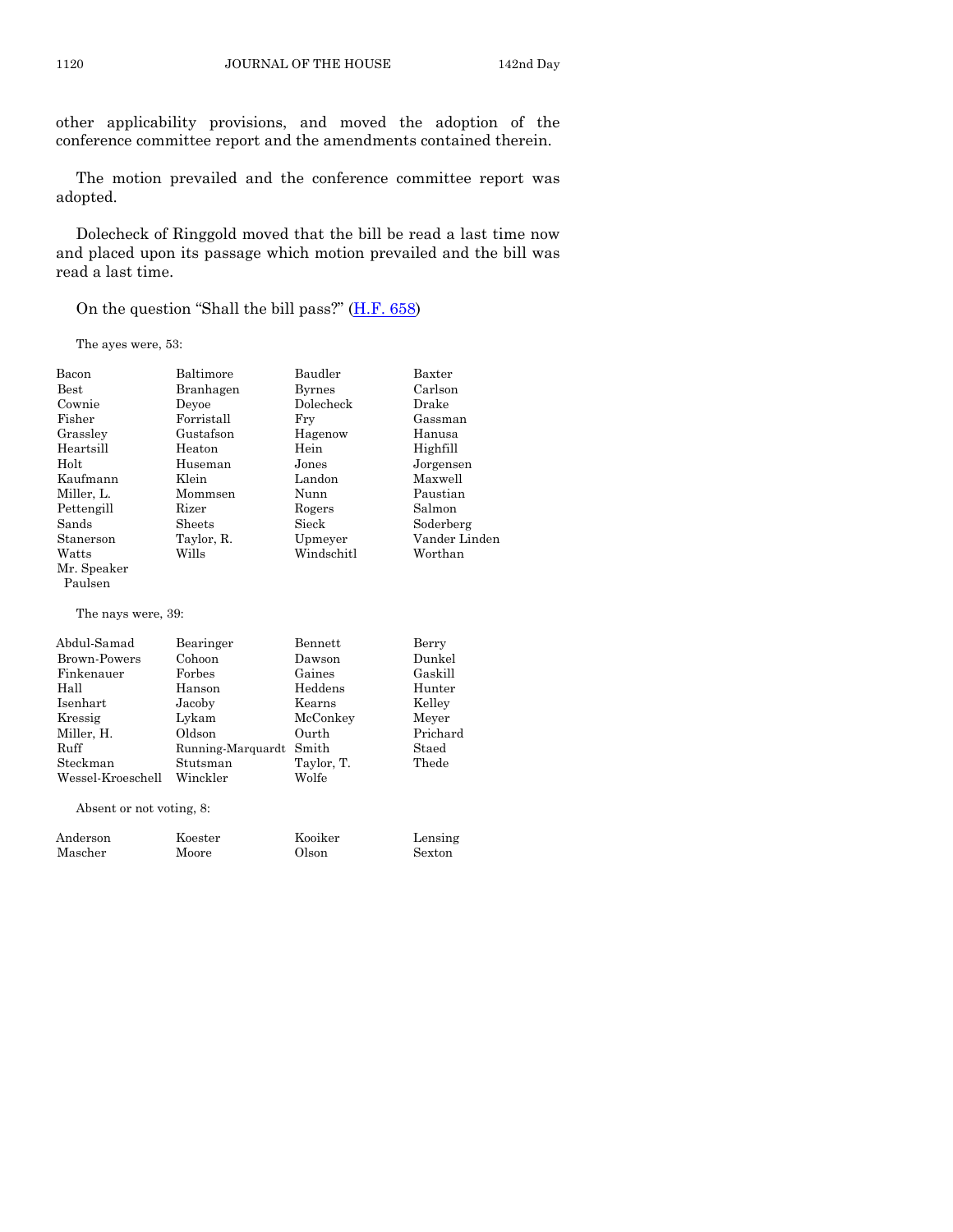The bill having received a constitutional majority was declared to have passed the House and the title was agreed to.

# CONFERENCE COMMITTEE REPORT RECEIVED [\(Senate File 496\)](http://coolice.legis.iowa.gov/Cool-ICE/default.asp?Category=billinfo&Service=Billbook&frame=1&GA=86&hbill=SF496)

A conference committee report signed by the following Senate and House members was filed June 2, 2015, on **[Senate File 496,](http://coolice.legis.iowa.gov/Cool-ICE/default.asp?Category=billinfo&Service=Billbook&frame=1&GA=86&hbill=SF496)** a bill for an act relating to appropriations to the judicial branch:

ON THE PART OF THE HOUSE: ON THE PART OF THE SENATE:

| GARY WORTHAN, CHAIR | THOMAS G. COURTNEY, CHAIR |
|---------------------|---------------------------|
| DARREL BRANHAGEN    | ROBERT M. HOGG            |
| CHRIS HAGENOW       | RICH TAYLOR               |

#### MESSAGE FROM THE SENATE

The following message was received from the Senate:

Mr. Speaker: I am directed to inform your honorable body that the Senate has on June 2, 2015, adopted the Conference Committee report and passed [Senate File 496,](http://coolice.legis.iowa.gov/Cool-ICE/default.asp?Category=billinfo&Service=Billbook&frame=1&GA=86&hbill=SF496) a bill for an act relating to appropriations to the judicial branch.

#### MICHAEL E. MARSHALL, Secretary

#### CONFERENCE COMMITTEE REPORT CONSIDERED [\(Senate File 496\)](http://coolice.legis.iowa.gov/Cool-ICE/default.asp?Category=billinfo&Service=Billbook&frame=1&GA=86&hbill=SF496)

Worthan of Buena Vista called up for consideration the report of the conference committee on **[Senate File 496,](http://coolice.legis.iowa.gov/Cool-ICE/default.asp?Category=billinfo&Service=Billbook&frame=1&GA=86&hbill=SF496)** a bill for an act relating to appropriations to the judicial branch, and moved the adoption of the conference committee report and the amendments contained therein.

The motion prevailed and the conference committee report was adopted.

Worthan of Buena Vista moved that the bill be read a last time now and placed upon its passage which motion prevailed and the bill was read a last time.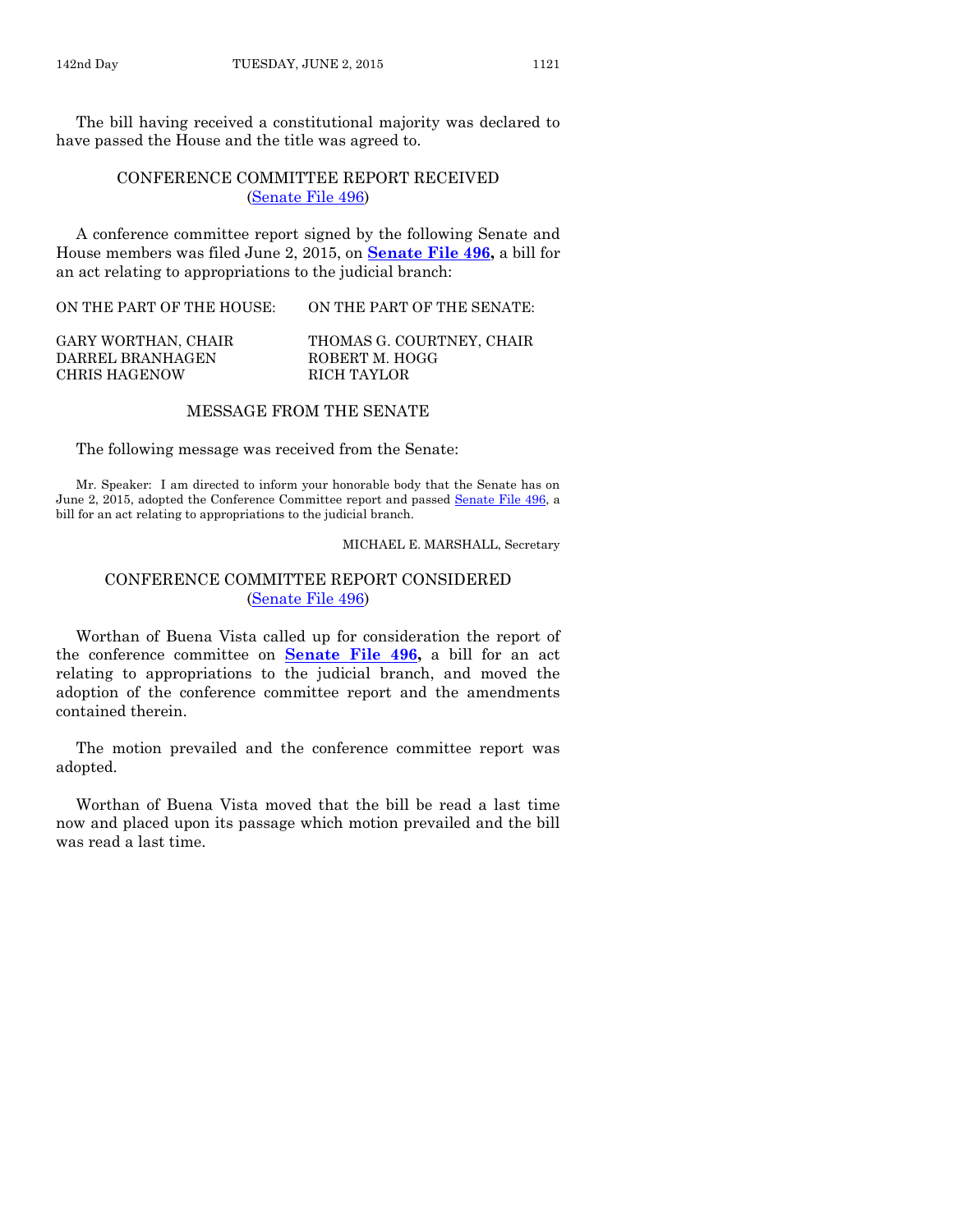# On the question "Shall the bill pass?" ([S.F. 496\)](http://coolice.legis.iowa.gov/Cool-ICE/default.asp?Category=billinfo&Service=Billbook&frame=1&GA=86&hbill=SF496)

The ayes were, 51:

| Bacon      | Baudler       | Baxter                 | <b>Best</b> |
|------------|---------------|------------------------|-------------|
| Branhagen  | <b>Byrnes</b> | Carlson                | Cownie      |
| Devoe      | Dolecheck     | Drake                  | Fisher      |
| Forristall | Fry           | Gassman                | Grassley    |
| Gustafson  | Hagenow       | Hanusa                 | Heartsill   |
| Heaton     | Hein          | Highfill               | Holt        |
| Huseman    | Jones         | Jorgensen              | Kaufmann    |
| Klein      | Landon        | Maxwell                | Miller, L.  |
| Mommsen    | Nunn          | Paustian               | Pettengill  |
| Rizer      | Rogers        | Salmon                 | Sands       |
| Sieck      | Soderberg     | Stanerson              | Taylor, R.  |
| Upmeyer    | Vander Linden | Watts                  | Wills       |
| Windschitl | Worthan       | Mr. Speaker<br>Paulsen |             |
|            |               |                        |             |

The nays were, 41:

| Abdul-Samad | Baltimore    | Bearinger         | Bennett  |
|-------------|--------------|-------------------|----------|
| Berry       | Brown-Powers | Cohoon            | Dawson   |
| Dunkel      | Finkenauer   | Forbes            | Gaines   |
| Gaskill     | Hall         | Hanson            | Heddens  |
| Hunter      | Isenhart     | Jacoby            | Kearns   |
| Kelley      | Kressig      | Lykam             | McConkey |
| Meyer       | Miller, H.   | Oldson            | Ourth    |
| Prichard    | Ruff         | Running-Marquardt | Sheets   |
| Smith       | Staed        | Steckman          | Stutsman |
| Taylor, T.  | Thede        | Wessel-Kroeschell | Winckler |
| Wolfe       |              |                   |          |

Absent or not voting, 8:

| Anderson | Koester | Kooiker | Lensing |
|----------|---------|---------|---------|
| Mascher  | Moore   | Olson   | Sexton  |

The bill having received a constitutional majority was declared to have passed the House and the title, as amended, was agreed to.

#### SENATE AMENDMENT CONSIDERED House Concurred

Vander Linden of Mahaska called up for consideration **[House File](http://coolice.legis.iowa.gov/Cool-ICE/default.asp?Category=billinfo&Service=Billbook&frame=1&GA=86&hbill=HF550)  [550,](http://coolice.legis.iowa.gov/Cool-ICE/default.asp?Category=billinfo&Service=Billbook&frame=1&GA=86&hbill=HF550)** a bill for an act requiring publication on the internet of contact information for elective public officers, amended by the Senate, and moved that the House concur in the Senate amendment  $H-1383$ .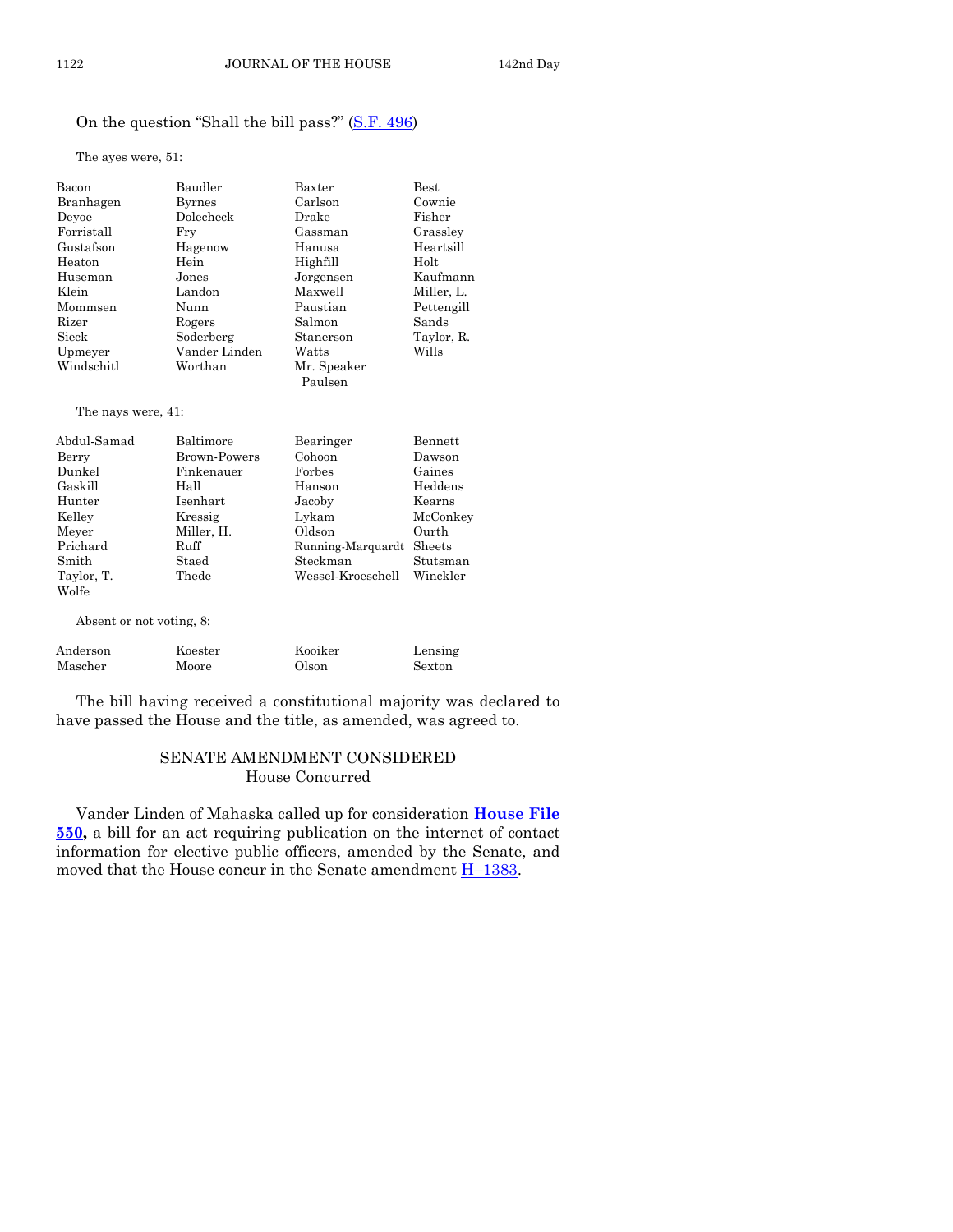The motion prevailed and the House concurred in the Senate amendment H–[1383.](http://coolice.legis.iowa.gov/Cool-ICE/default.asp?Category=billinfo&Service=Billbook&frame=1&GA=86&hbill=H1383)

Vander Linden of Mahaska moved that the bill, as amended by the Senate and concurred in by the House, be read a last time now and placed upon its passage which motion prevailed and the bill was read a last time.

On the question "Shall the bill pass?" ([H.F. 550\)](http://coolice.legis.iowa.gov/Cool-ICE/default.asp?Category=billinfo&Service=Billbook&frame=1&GA=86&hbill=HF550)

The ayes were, 90:

| Abdul-Samad   | Bacon         | Baltimore           | Baudler           |
|---------------|---------------|---------------------|-------------------|
| Baxter        | Bearinger     | Bennett<br>Berry    |                   |
| $_{\rm Best}$ | Branhagen     | <b>Brown-Powers</b> | Byrnes            |
| Carlson       | Cohoon        | Cownie              | Dawson            |
| Deyoe         | Dolecheck     | Drake               | Finkenauer        |
| Fisher        | Forbes        | Forristall          | Fry               |
| Gaines        | Gaskill       | Gassman             | Grassley          |
| Gustafson     | Hagenow       | Hall                | Hanson            |
| Hanusa        | Heartsill     | Heaton              | Heddens           |
| Hein          | Highfill      | Holt                | Huseman           |
| Isenhart      | Jacoby        | Jones               | Jorgensen         |
| Kaufmann      | Kearns        | Kelley              | Klein             |
| Kressig       | Landon        | Lykam               | Maxwell           |
| McConkey      | Meyer         | Miller, H.          | Miller, L.        |
| Mommsen       | Nunn          | Oldson              | Ourth             |
| Paustian      | Pettengill    | Prichard            | Rizer             |
| Rogers        | Ruff          | Running-Marquardt   | Salmon            |
| Sands         | Sheets        | Sieck               | Smith             |
| Soderberg     | Staed         | Stanerson           | Steckman          |
| Stutsman      | Taylor, R.    | Taylor, T.          | Thede             |
| Upmeyer       | Vander Linden | Watts               | Wessel-Kroeschell |
| Wills         | Winckler      | Windschitl          | Wolfe             |
| Worthan       | Mr. Speaker   |                     |                   |
|               | Paulsen       |                     |                   |
|               |               |                     |                   |

The nays were, 2:

| Dunkel   | Hunter                   |         |         |
|----------|--------------------------|---------|---------|
|          | Absent or not voting, 8: |         |         |
| Anderson | Koester                  | Kooiker | Lensing |
| Mascher  | Moore                    | Olson   | Sexton  |

The bill having received a constitutional majority was declared to have passed the House and the title was agreed to.